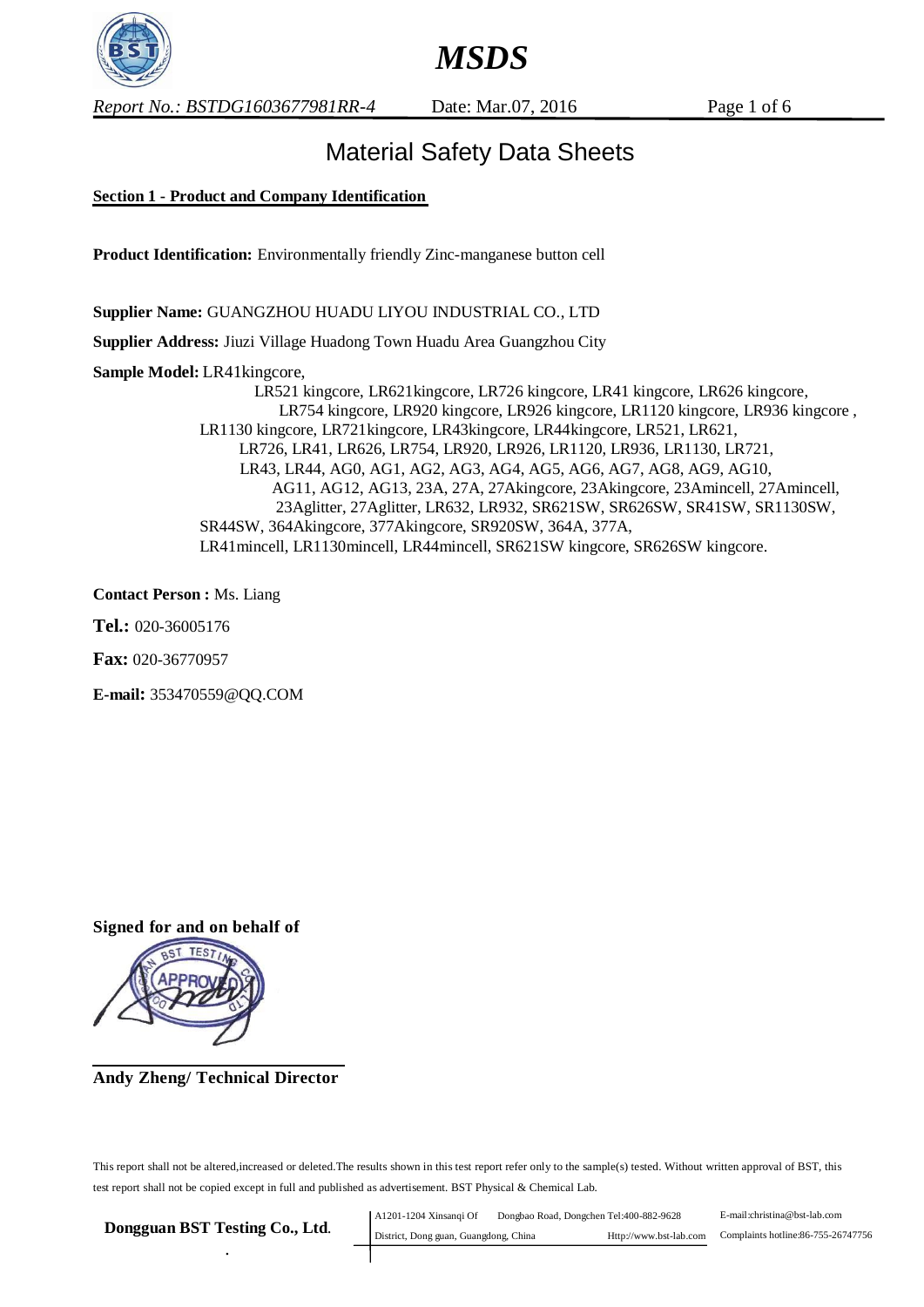

## Material Safety Data Sheets

## **Section 2 – Composition/Information on Ingredients**

**Ingredient Name:** Environmentally friendly Zinc-manganese button cell

## **The difference between the single product and mixture:** mixture

Constitutes:

| <b>Chemical Formula</b> | CAS No.   | Content/% |
|-------------------------|-----------|-----------|
| Zinc                    | 7440-66-6 | $4 - 13$  |
| Manganese dioxide       | 1313-13-9 | 25-40     |
| Potassium Hydroxide     | 1310-58-3 | $0-22$    |
| Graphite                | 7782-42-5 | $5-10$    |
| Sodium hydroxide        | 1310-73-2 | $0-12$    |

## **Section 3 - Hazards Identification information**

### **Health Hazards (Acute & Chronic):**

These chemicals are contained in a sealed can. Risk of exposure occurs only if the battery is mechanically or electrically abused. Contact of eletrolyte and extruded substance with skin and eyes should be avoided.

### **Signs & Symptoms of exposure:**

A shorted battery can cause thermal and chemical burns upon contact with the skin. May be a reproductive hazard.

## **Section 4 - First Aid Measures**

### **First Aid:**

**Eyes**: Flush eyes with plenty of water for at least 15 minutes, occasionly lifting the upper and lower eyelids. Get medical attention.

**Skin**: Remove contaminated clothes and rinse skin with plenty of water or shower for 15 minutes. Get medical attention.

**Inhalation**: Remove from exposure and move to fresh air immediately. Use oxygen if available.

**Ingestion:** Give at least 2 glasses of milk or water. Include vomiting unless patient is unconscious. Call a physician.

| Dongguan BST Testing Co., Ltd. | A1201-1204 Xinsangi Of                | Dongbao Road, Dongchen Tel:400-882-9628 |                        | E-mail:christina@bst-lab.com       |
|--------------------------------|---------------------------------------|-----------------------------------------|------------------------|------------------------------------|
|                                | District, Dong guan, Guangdong, China |                                         | Http://www.bst-lab.com | Complaints hotline:86-755-26747756 |
|                                |                                       |                                         |                        |                                    |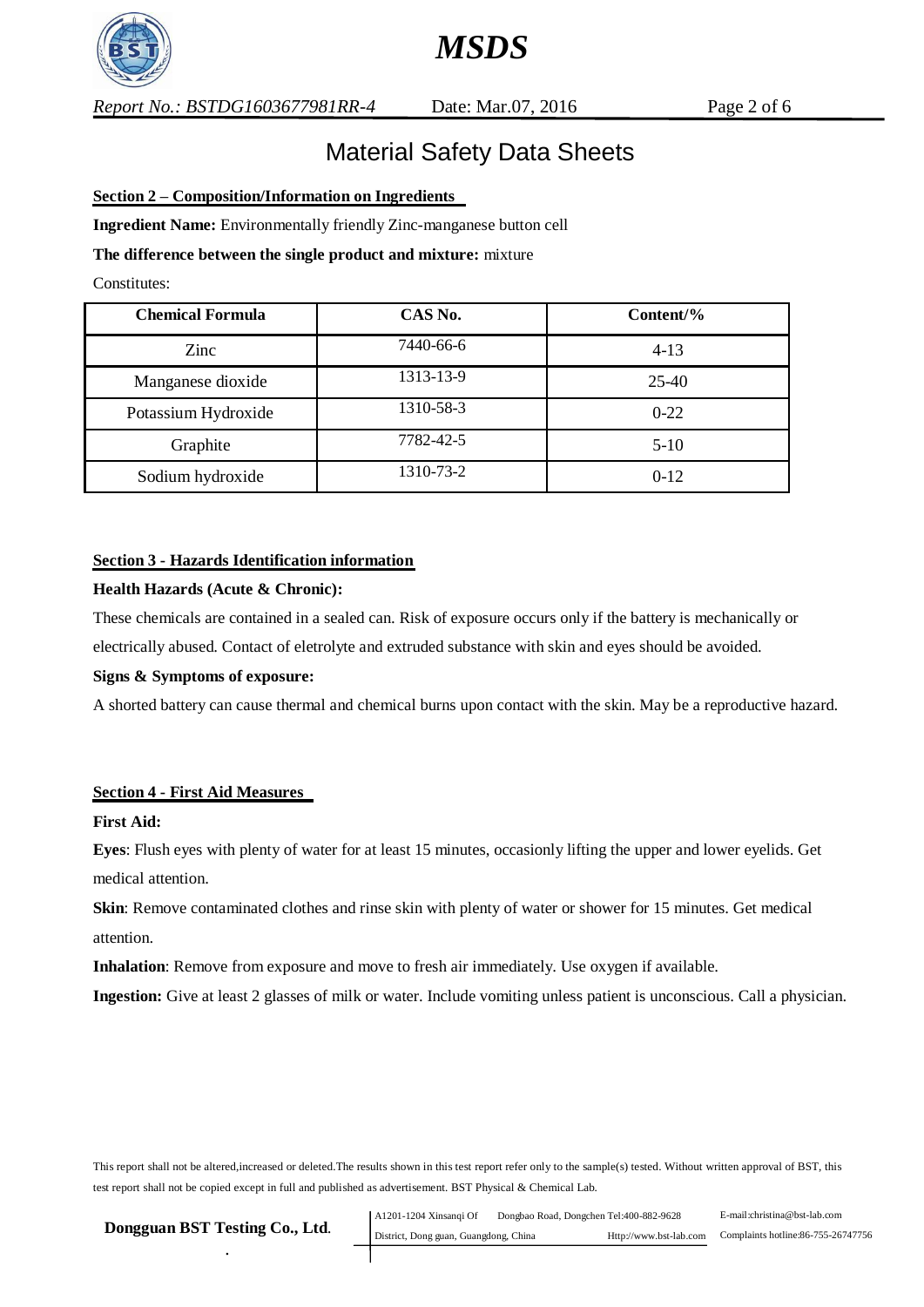

*Report No.: BSTDG1603677981RR-4* Date: Mar.07, 2016 Page 3 of 6

## Material Safety Data Sheets

## **Section 5 - Fire Fighting Measures**

**Extinguishing Media:** Dry chemical, carbon dioxide, water spray/ regular foam.

**Special Fire-fighting Procedures:**Self-contained breathing apparatus.

**Unusual Fire and Explosion Hazards:**Cell may vent when subjected to excessive heat-exposing battery contents.

**Hazardous Combustion Products:** Carbon monoxide, carbon dioxide, metal oxide, irritate fume and toxic gas.

## **Section 6 - Accidental Release Measures**

**Steps to be taken in case Material is Released or Spilled:** If the battery material is released, remove personnel from area until fumes dissipate. Provide maximum ventilation to clear out hazardous gases. Wipe it up with a cloth, and dispose of it in a plastic bag and put into a steel can. The preferred response is to leave the area and allow the battery to cool and vapors to dissipate. Provide maximum ventilation. Avoid skin and eye contact or inhalation of vapors. Remove spilled liquid with absorbent and incinerare.

**Waste disposal method**: It is recommended to discharge the battery to the end, handing in the abandoned batteries to related department unified, dispose of the batteries in accordance with approved local, state, and federal requirements. Consult state environment protection agency and/or federal EPA.

### **Section 7 - Handling and Storage**

The battery should not be opened, destroyed or incinerate, since they may leak or rupture and release to the environment the ingredients that they contain in the hermetically sealed container.

If the battery material is released, remove personnel from area until fumes dissipate. Provide maximum ventilation to clear out hazardous gases. Wipe it up with a cloth, and dispose of it in a plastic bag and put into a steel can. The preferred response is to leave the area and allow the battery to cool and vapors to dissipate, Provide maximum ventilation.Avoid skin and eye contact or inhalation of vapors, Remove spilled liquid with absorbent and incinerate. Do not short circuit terminals, or over charge the battery, forced over-discharge, throw to fire, Do not crush or puncture the battery, or immerse in liquids.

### **Precautions to be taken in handling and storing**

Avoid mechanical or electrical abuse, storage preferably in cool, dry and ventilated area, which is subject to little temperature change.storage at high temperatures should be avoided.

Do not place the battery near heating equipment, nor expose to direct sunlight for long periods.

**Other Precautions:** The battery may explode or cause burns, if disassembled, crushed or exposed to fire or high temperatures. Do not short or install with incorrect polarity.

| Dongguan BST Testing Co., Ltd. | A1201-1204 Xinsangi Of                | Dongbao Road, Dongchen Tel:400-882-9628 |                        | E-mail:christina@bst-lab.com       |
|--------------------------------|---------------------------------------|-----------------------------------------|------------------------|------------------------------------|
|                                | District, Dong guan, Guangdong, China |                                         | Http://www.bst-lab.com | Complaints hotline:86-755-26747756 |
|                                |                                       |                                         |                        |                                    |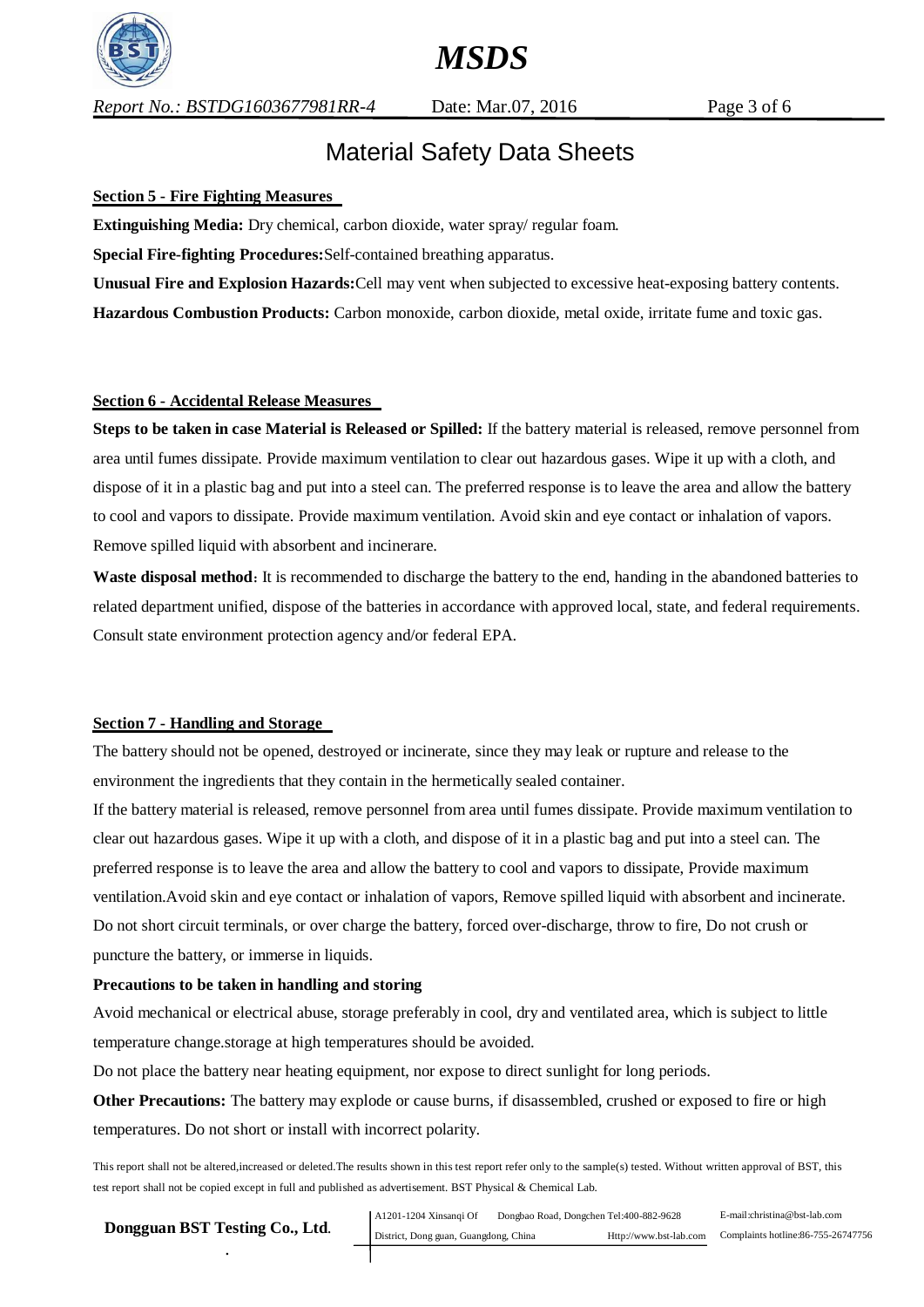

*Report No.: BSTDG1603677981RR-4* Date: Mar.07, 2016 Page 4 of 6

## Material Safety Data Sheets

## **Section 8 - Exposure Controls & Personal Protection**

## **Repiratory Protection:**

In case of battery venting, piovide as much ventilation as possible. Avoid confined areas with venting cell cores.

Respiratory protection is not necessary under confitions of normal use.

**Ventilation:** Not necessary under confitions of normal use.

**Protective Gloves:** Not necessary under conditions of normal use

## **Other Protective Clothing or Equipment**:

Not necessary under conditions of normal use.

## **Personal Protection is recommended for venting battery:**

Respiratory protection, protective Gloves, protective clothing and safety glass with side shields

**Section 9-Physical and Chemical Properties Substance estate:** mixture **Shape:** solid **Size:** Φ7.8×3.6(mm) **Nominal voltage:** 38mAh, 1.5 V

### **Section 10 - Stability & Reactivity Data**

**Chemical Stability:** Stable.

**Conditions to Avoid:** Heating, mechanical abuse and electrical abuse.

**Hazardous Decomposition Products:** Carbon monoxide.carbon dioxide, metal oxide, irritate fume and toxic gas. **Hazardous Polymerization:** N\A.

If leaked, forbidden to contact with strong oxidizers, mineral acides, strong alkalis, halogenated hydrocarbons.

### **Section 11 - Toxicological Information**

### **Toxicological Information:**

Inhalation, skin contact and eye contact are possible when the battery is opened. Expsure to internal contents, the corrosive fumes will be very irritating to skin, eyes and mucous membranes, Overexposure can cause symptons of non-fibrotic lung injury and membrane irritation

| Dongguan BST Testing Co., Ltd. |  |  |
|--------------------------------|--|--|
|                                |  |  |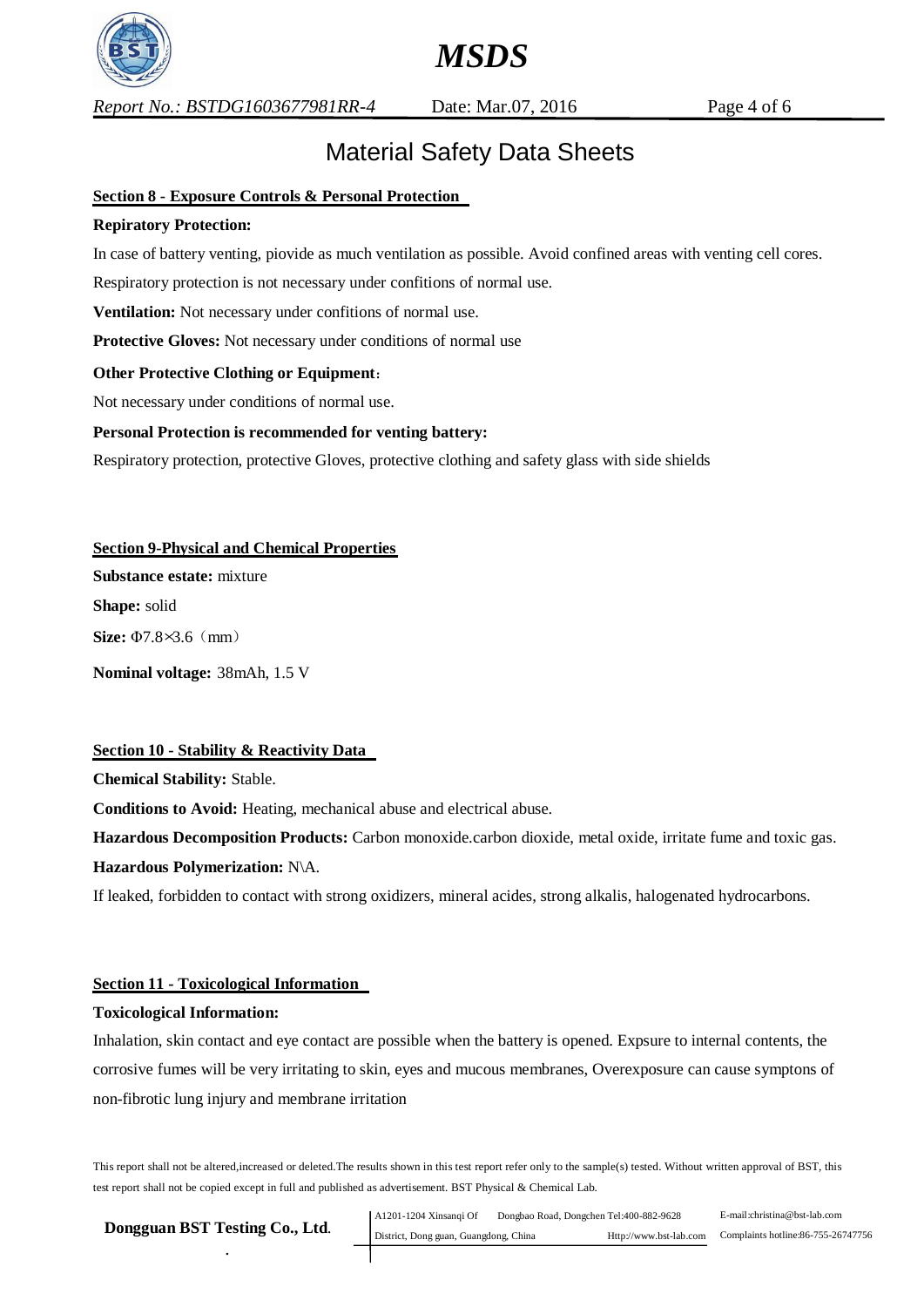

*Report No.: BSTDG1603677981RR-4* Date: Mar.07, 2016 Page 5 of 6

## Material Safety Data Sheets

*MSDS* 

## **Section 12 - Ecological Information**

#### **Ecological Information:**

When promptly used or disposed the battery does not present environmental hazard, When disposed, keep away from water, rain and snow.

### **Section 13 - Disposal Considerations**

## **Appropriate Method Of Disposal Of Substance Or Reparation:**

It is recommended to discharge the battery to the end, handing in the abandoned batteries to related department unified, dispose of the batteries in accordance with approved local, state, and federal requirements, Consult state environmental protection angency and/or federal EPA..

## **Section 14 - Transport Information**

#### **Not a hazrd material or hazard goods for transportation:**

Separate Zinc-Manganese Button Cell when shipping to prevent short-circuiting. They should be packed in strong packaging for support during tansport.Take in a cargo of them without falling, dropping, and breakage.Prevent collapse of cargo piles and wet by rain. The container must be handled carefully. Do not give shocks that result in a mark of hitting on a cell. Pealse refer to Section 7-HANDLING AND STORAGE also. **Transport Fashion**: By air, by sea, by railway, by road.

## **Section 15 - Regulatory Information**

#### **LAW Information:**

- 《Dangerous Goods Regulation》
- 《Recommendations on the Transport Of Dangerous Goods Model Regulations》
- 《International Maritime Dangerous Goods》
- 《Technical Instrctions for the Safe Transport of Dangerous Goods》
- 《Classification and code of dangerous goods》
- OSHA Hazard Commumication Standard Status
- Toxic Substances Control Act (TSCA) Status

#### SARA Title III

### RCRA

| Dongguan BST Testing Co., Ltd. | Dongbao Road, Dongchen Tel:400-882-9628<br>  A1201-1204 Xinsangi Of |  | E-mail:christina@bst-lab.com |                                    |
|--------------------------------|---------------------------------------------------------------------|--|------------------------------|------------------------------------|
|                                | District, Dong guan, Guangdong, China                               |  | Http://www.bst-lab.com       | Complaints hotline:86-755-26747756 |
|                                |                                                                     |  |                              |                                    |